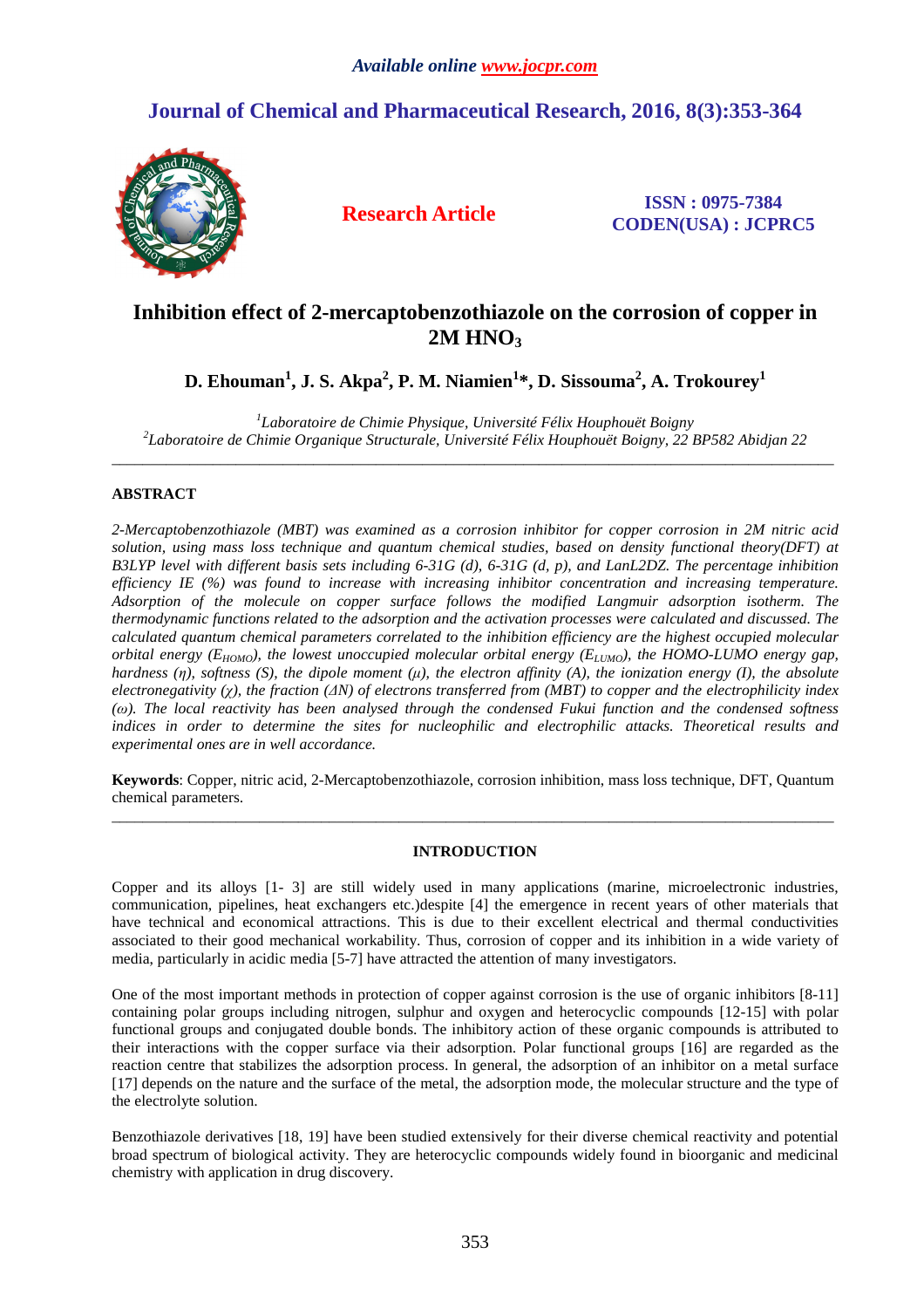Despite the widespread increasing interests in the application of these organic inhibitors, experimental results reveal different behaviour of the studied compounds in a given environment. The mean objective of theoretical research is to gain insight into the mechanisms by which inhibitor molecules added to aqueous environment retard the metal/corrodent interaction.

\_\_\_\_\_\_\_\_\_\_\_\_\_\_\_\_\_\_\_\_\_\_\_\_\_\_\_\_\_\_\_\_\_\_\_\_\_\_\_\_\_\_\_\_\_\_\_\_\_\_\_\_\_\_\_\_\_\_\_\_\_\_\_\_\_\_\_\_\_\_\_\_\_\_\_\_\_\_

Density functional theory (DFT) [20] has been found to be successful in providing insights into the chemical reactivity and selectivity, in terms of global parameters such as electronegativity (χ) [21], hardness (η) [22] and softness (S) [20], and local ones such as the condensed Fukui function  $f(r)$  [23] and the condensed local softness  $s(r)$  [24].

In the present study, we will focus on the behaviour of 2-Mercaptobenzothiazole against copper corrosion in 2M nitric acid using mass loss technique and DFT.

# **EXPERIMENTAL SECTION**

# **Copper specimens**

The copper specimens were in form of rod measuring 10 mm in length and 2.2 mm of diameter; they were cut in commercial copper of purity 95%.

# **The studied molecule**

This organic compound with white colour has been synthesized in the laboratory. Its molecular structure has been identified by  ${}^{1}H$  NMR spectroscopy and mass spectroscopy.

NMR<sup>1</sup>H (DMSOd-6,  $\delta$  ppm): 3, 39 (1H, s, SH); 7, 25-7, 66 (3H, m, H<sub>ar</sub>); 7, 66-7, 69 (1H, m, H<sub>ar</sub>). SDM: m/e (%): 167 (15%); 168 (100%); 169 (10%).

Figure 1 gives the optimized chemical structure.



**Figure 1 Optimized chemical structure of MBT by B3LYP/6-31 G (d)** 

# **Solution**

Analytical grade 65% nitric acid solution from Merck was used to prepare the corrosive aqueous solution. The solution was prepared by dilution of the commercial nitric acid solution using double distilled water. The blank was a 2 M HNO<sub>3</sub> solution.(MBT) solutions range from 0.01 to 0.5mM

### **Mass loss method**

The mass loss measurements were conducted under total immersion of the pre-weighed copper specimen in 100 mL capacity bakers containing 50 mL of the test solution. The specimen were retrieved 1 hour later and rinsed thoroughly with distilled water, cleaned, dried in acetone and reweighed using a balance with sensibility  $\pm 0.1$  mg. The tests were run triplicate for different temperatures 308-328K and the standard deviation values among parallel triplicate experiments were found to be smaller than 3%, indicating reliability and reproducibility, and mean values of the mass loss data were used to compute parameters as corrosion rate, inhibition efficiency and degree of surface coverage using the following relations:

$$
W = \frac{\Delta m}{st} \tag{1}
$$

$$
IE(\%) = \frac{w_0 - w}{w_0} \times 100
$$
 (2)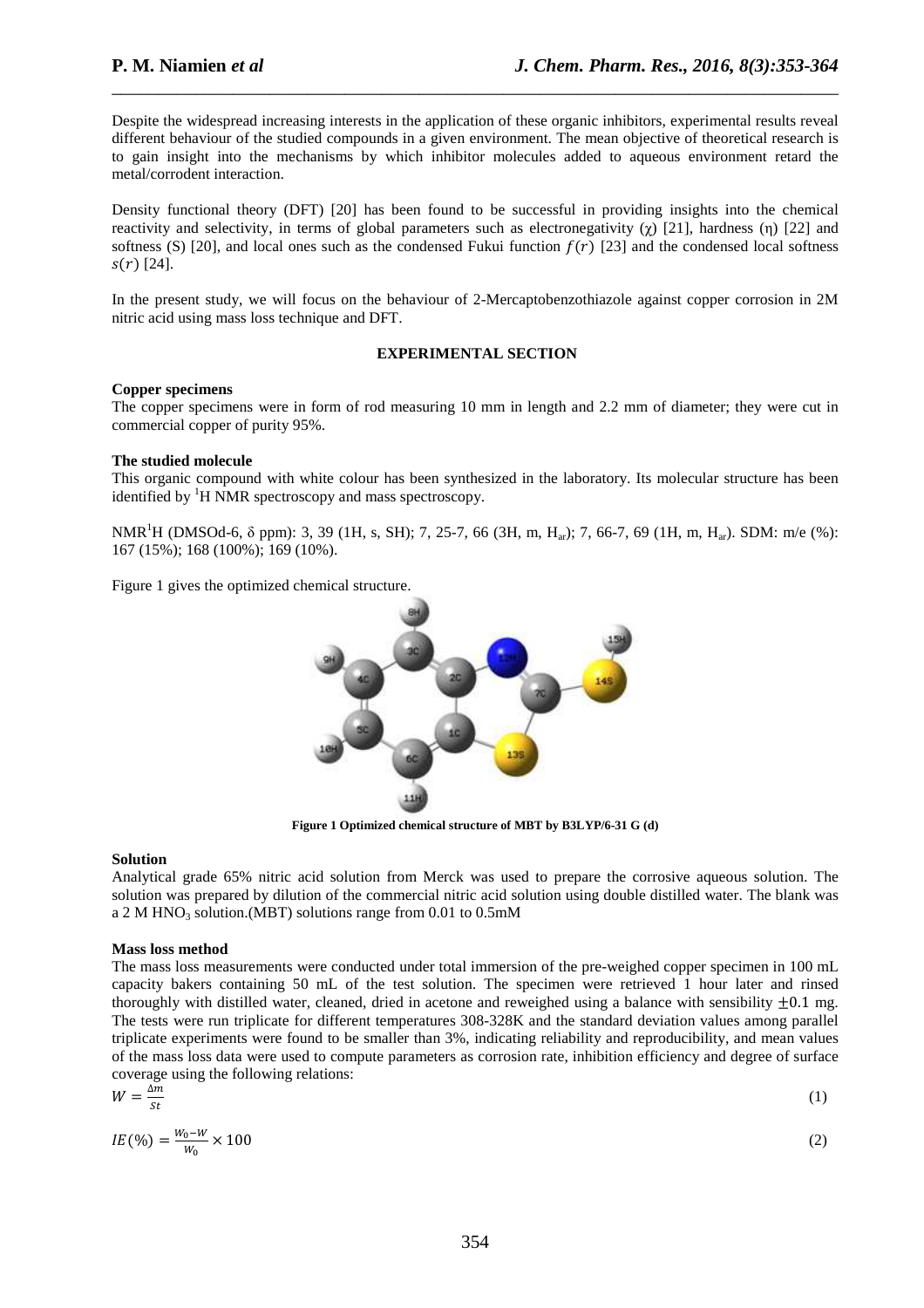$$
\theta = \frac{W_0 - W}{W_0} \tag{3}
$$

Where  $W_0$  and W are respectively the corrosion rate without and with (MBT),  $\Delta m$  is the mass loss, S is the total surface of the copper specimen and  $t$  is the immersion time.

\_\_\_\_\_\_\_\_\_\_\_\_\_\_\_\_\_\_\_\_\_\_\_\_\_\_\_\_\_\_\_\_\_\_\_\_\_\_\_\_\_\_\_\_\_\_\_\_\_\_\_\_\_\_\_\_\_\_\_\_\_\_\_\_\_\_\_\_\_\_\_\_\_\_\_\_\_\_

#### **Computational details**

Density functional theory (DFT) calculations were carried out using Becke three parameter nonlocal exchange functional [25] with the nonlocal correlation of Lee et al. [26] and Miehlich et al. [27] with three basis sets including 6-31 G(d), 6-31 G(d, p) and LanL2DZ implemented in the Gaussian 03 W program package [28]. Geometry optimization of the ground state with each of the three methods was carried out without imposing constraint. Relevant parameters were calculated in order to describe the molecular-metal interactions.

The basic relationship of density functional theory of chemical reactivity is precisely, the one established by Parr et al. [29] that links the electronic chemical potential  $\mu$ <sub>p</sub> with the first derivative of the energy with respect to the number of electrons, and therefore with the negative of the electronegativity  $\chi$ :

$$
\mu_P = \left(\frac{\partial E}{\partial N}\right)_{\nu(r)} = -\chi \tag{4}
$$

Hardness  $(n)$  which measures both the stability and the reactivity of a molecule [30] has been defined as the second derivative of total energy E with respect to N at  $v(r)$ :

$$
\eta = \left(\frac{\partial^2 E}{\partial N^2}\right)_{v(r)} = \left(\frac{\partial \mu_P}{\partial N}\right)_{v(r)}\tag{5}
$$

In these equations,  $\mu_{\rm p}$  is the chemical potential, E is total energy, N is the number of electrons and  $v(r)$  is the external potential.

According to Koopmans's theorem [31], the ionization energy *I* can be approximated as the negative of the highest occupied molecular orbital (HOMO) energy:

$$
I = -E_{HOMO} \tag{6}
$$

The negative of the lowest unoccupied molecular orbital (LUMO) energy is similarly related to electron affinity  $A$  as follows:

$$
A = -E_{LUMO} \tag{7}
$$

Electronegativity  $(\chi)$  and hardness  $(\eta)$  can then be written as:

$$
\chi = \frac{l+A}{2} \tag{8}
$$

$$
\eta = \frac{I - A}{2} \tag{9}
$$

The fraction of electrons transferred from the molecule to the metal [32] is expressed as follows:  $\Delta N = \frac{\chi_{Cu} - \chi_{inh}}{2(\eta_{Cu} + \eta_{inh})}$ (10)

The inverse of hardness is softness [24]:

$$
S = \left(\frac{\partial N}{\partial \mu_P}\right)_{\nu(r)}\tag{11}
$$

Global electrophilicity index( $\omega$ ), introduced by Parr [33] which is a measure of energy lowering due to maximal electron flow between donor and acceptor is giving by:

$$
\omega = \frac{\mu_p^2}{2\eta} \tag{12}
$$

The local reactivity of the studied molecule can be analyzed through the condensed Fukui indices. The condensed Fukui functions indicate the atoms in a molecule that have a tendency to either donate (nucleophile character) or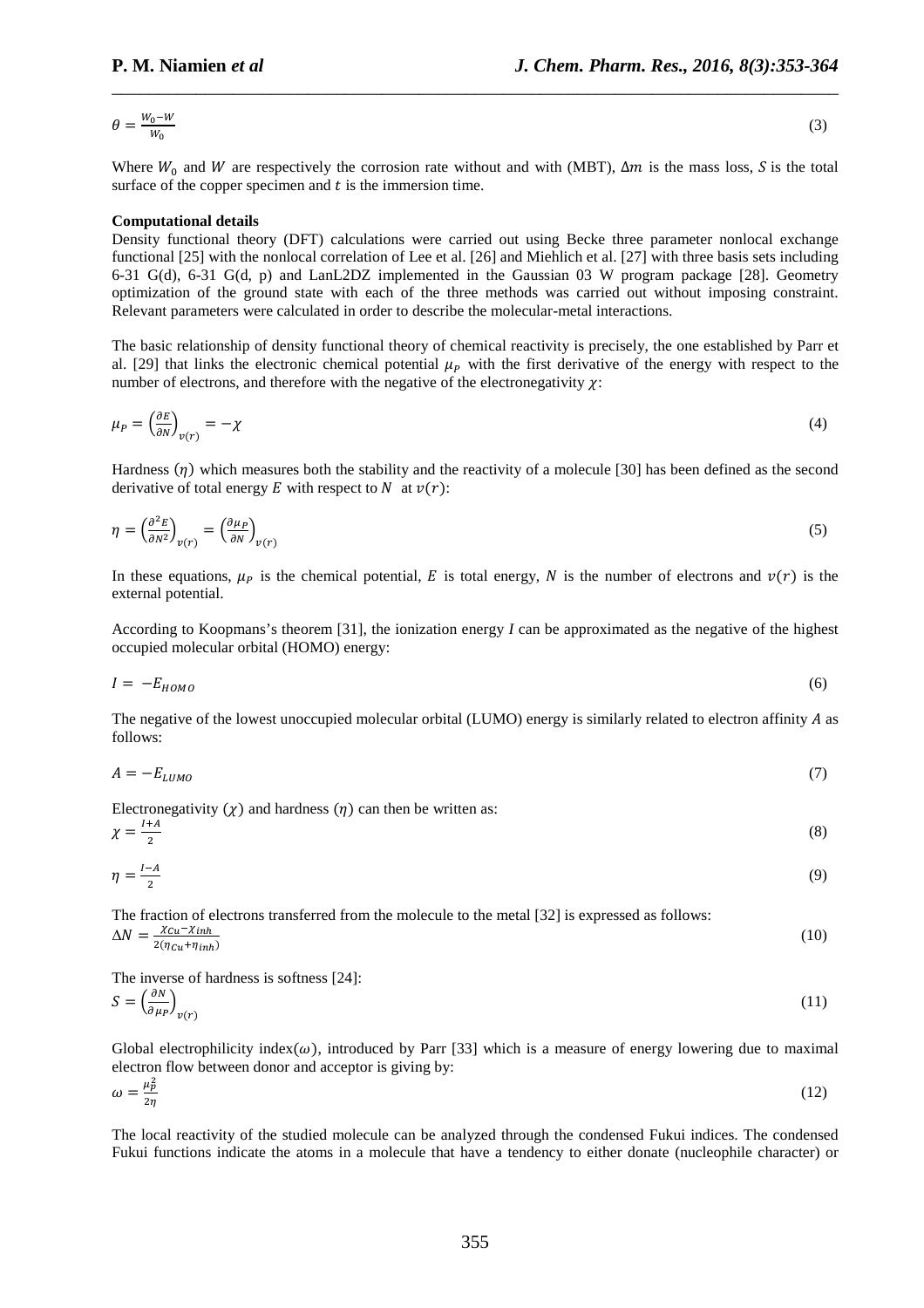accept (electrophile character) an electron or pair of electrons. The nucleophilic and electrophilic functions can be computed using the finite difference approximation as follows:

\_\_\_\_\_\_\_\_\_\_\_\_\_\_\_\_\_\_\_\_\_\_\_\_\_\_\_\_\_\_\_\_\_\_\_\_\_\_\_\_\_\_\_\_\_\_\_\_\_\_\_\_\_\_\_\_\_\_\_\_\_\_\_\_\_\_\_\_\_\_\_\_\_\_\_\_\_\_

$$
f_k^+ = q_k(N+1) - q_k(N) \tag{13}
$$

$$
f_k^- = q_k(N) - q_k(N-1) \tag{14}
$$

In equations (13) and (14),  $q_k$  is the gross charge of atom k in the molecule and N is the number of electrons.

# **RESULTS AND DISCUSSION**

#### **Mass loss experiment**

Mass loss data were determined at the end of 1 hour time interval in the absence and presence of different concentrations of (MBT) and were used to calculate corrosion rates, inhibition efficiency and degree of surface coverage as provided by equations (1) to (3). Figures 1 and 2 show respectively the evolution of corrosion rate and inhibition efficiency with respect to temperature and (MBT) concentration.



**Figure 2 Inhibition efficiency versus temperature for different concentrations of (MBT)** 

Figure 1 shows that corrosion rate increases with increasing temperature but decreases with increasing concentration of (MBT). A plausible explanation of these results is that the increasing inhibitor's concentration reduces the copper exposed surface to the corrosive media through the increasing number of adsorbed molecules on its surface which hinder the direct attack on the metal surface. Analyzing figure 2 one can see that inhibition efficiency increases with increasing temperature and concentration. Similar observation [34] has been seen in the literature and supports the idea that the adsorption of the inhibitor onto the copper surface is chemical in nature.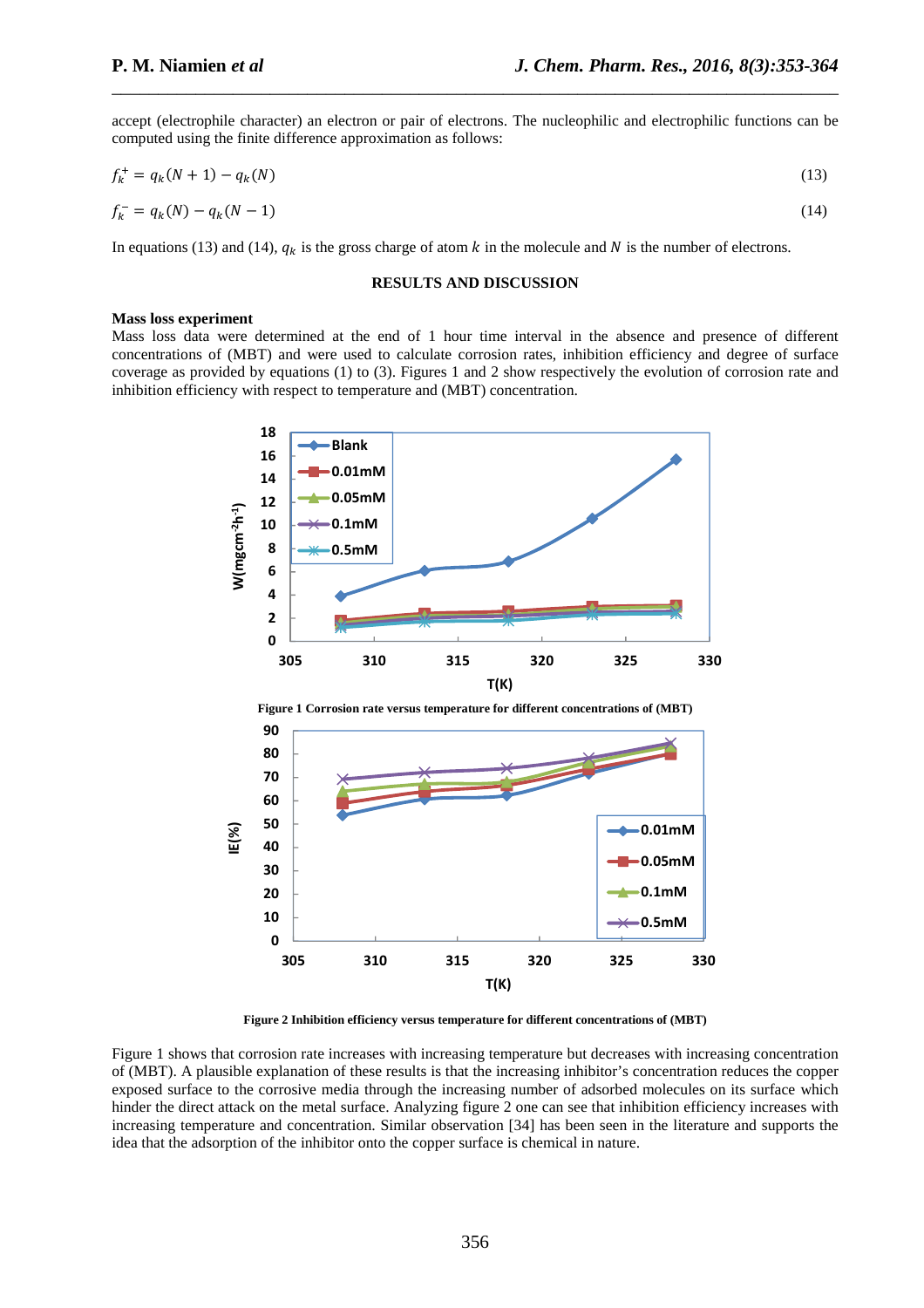#### **Adsorption considerations**

In order to ascertain and quantitatively describe certain parameters associated with the adsorption behavior of (MBT) on copper surface, the degree of surface coverage  $\theta$  of the molecule was fitted into adsorption isotherms and the model that best fits to the adsorption process was chosen using correlation coefficient  $R^2$  values of the plots: the highest value of correlation coefficient corresponds to the best model. The isotherms models in their respective ways are described by the following equation:

\_\_\_\_\_\_\_\_\_\_\_\_\_\_\_\_\_\_\_\_\_\_\_\_\_\_\_\_\_\_\_\_\_\_\_\_\_\_\_\_\_\_\_\_\_\_\_\_\_\_\_\_\_\_\_\_\_\_\_\_\_\_\_\_\_\_\_\_\_\_\_\_\_\_\_\_\_\_

$$
f(\theta, x) \exp(-2a\theta) = K_{ads} C_{inh} \tag{15}
$$

Where  $f(\theta, x)$  represents the configuration factor and depends on the physical model and the assumptions underlying the derivation of the model,  $\theta$  is the degree of surfacecoverage,  $C_{inh}$  is the concentration of the inhibitor in the aggressive medium, x is the size ratio, a is the molecular interaction parameter and  $K_{ads}$  is the equilibrium constant of the adsorption process. The equations of the attempted models are listed in table 1.

**Table1 Equations of the studied isotherms** 

| Isotherm      | Equation                                                          |
|---------------|-------------------------------------------------------------------|
| Langmuir      | $\mathsf{L}_{inh}$<br>$+ C_{inh}$<br>$K_{ads}$                    |
| Flory-Huggins | Н<br>$= logxK + xlog(1-\theta)$<br>log(                           |
| El-Awady      | $= log K + y log C_{inh} (K_{ads} = K^{1/y})$<br>log <sub>1</sub> |

**Figures 3 (A, B and C) give the plots of the studied isotherms** 



**Figure 3 A Langmuir adsorption plots of (MBT) on copper in 2M HNO3 for different temperatures** 



**Figure 3 B Flory Huggins adsorption plots of (MBT) on copper in 2M HNO3 for different temperatures**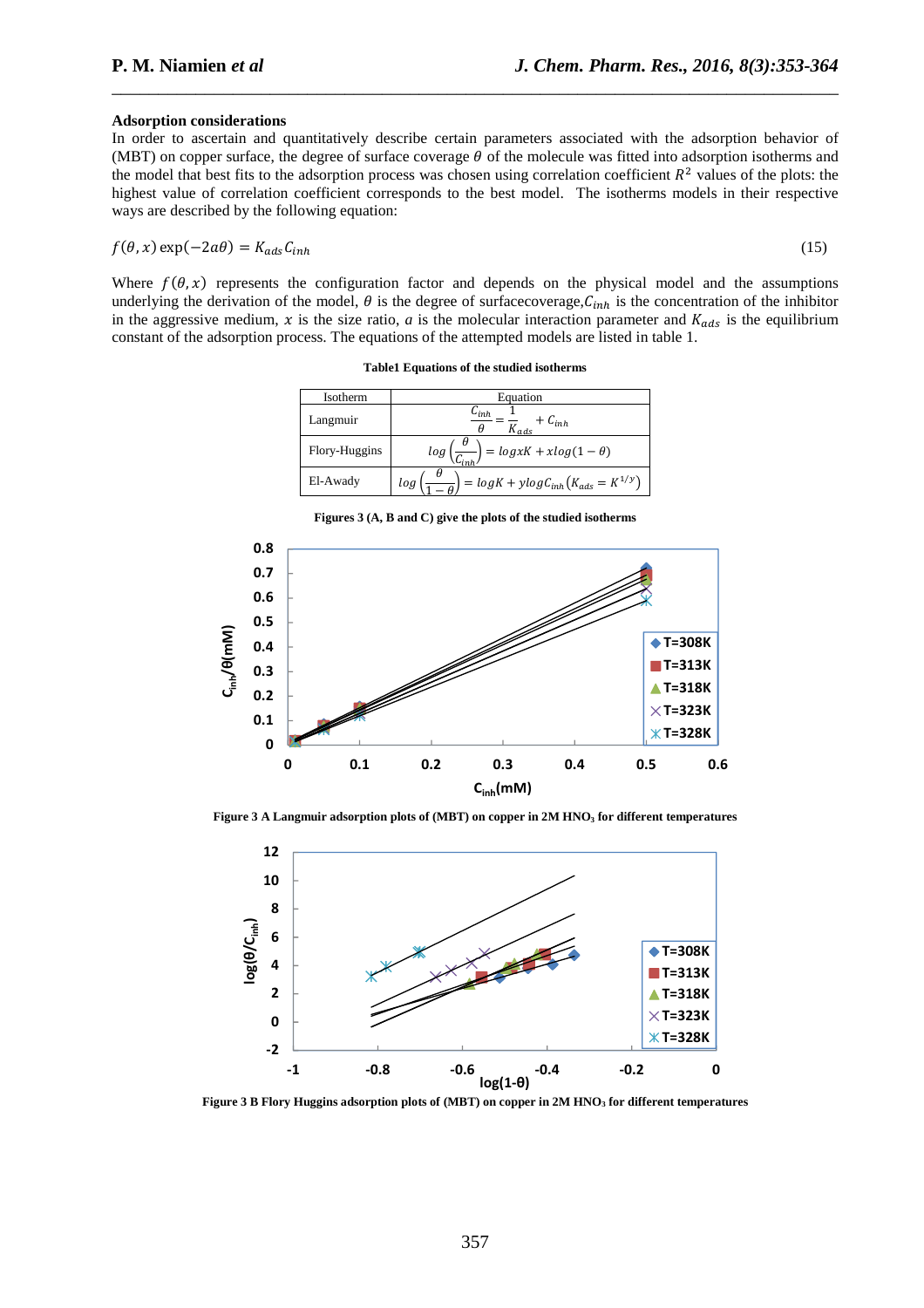

\_\_\_\_\_\_\_\_\_\_\_\_\_\_\_\_\_\_\_\_\_\_\_\_\_\_\_\_\_\_\_\_\_\_\_\_\_\_\_\_\_\_\_\_\_\_\_\_\_\_\_\_\_\_\_\_\_\_\_\_\_\_\_\_\_\_\_\_\_\_\_\_\_\_\_\_\_\_

**Figure 3 C El-Awady adsorption plots of (MBT) on copper in 2M HNO3 for different temperatures** 

Langmuir adsorption isotherm is by far the best isotherm  $(R^2$  is nearly equals to unity) but there is divergence of the slope from unity [35] due to interactions between adsorbed species on the copper surface as well as changes in the values of the Gibbs energy with increasing surface coverage. The results suggest a slight deviation from ideal conditions (all the adsorption sites are equivalent) assumed in the Langmuir model. Therefore, a modified Langmuir equation suggested elsewhere [36] given in the equation below that takes care of this deviation may be used:

$$
\frac{c_{inh}}{\theta} = \frac{n}{K_{ads}} + nC_{inh} \tag{16}
$$

Thermodynamic parameters can be determined using the relationship between the equilibrium constant  $K_{ads}$  and the adsorption free enthalpy change  $\Delta G_{ads}^0$ :

$$
\Delta G_{ads}^0 = -RTln(55.5K_{ads})\tag{17}
$$

Where R is the perfect gas constant, T is the absolute temperature and 55.5 is the concentration of water in mol  $L^{-1}$ . The obtained values of  $\Delta G_{ads}^0$  are summarized in table 2.

| T(K) | $K_{ads}(\times 10^{2} M^{-1})$ | $\Delta G_{ads}^{0}(kJ\,mol^{-1})$ | $\Delta H_{ads}^{0}(kJ\,mol^{-1})$ | $\Delta S^0_{ads} (J \, mol^{-1} K^{-1})$ |
|------|---------------------------------|------------------------------------|------------------------------------|-------------------------------------------|
| 308  | 7.015                           | $-27.06$                           |                                    |                                           |
| 313  | 7.287                           | $-27.59$                           |                                    |                                           |
| 318  | 7.468                           | $-28.10$                           | 7.78                               | 113                                       |
| 323  | 7.868                           | $-28.68$                           |                                    |                                           |
| 328  | 8.502                           | $-29.34$                           |                                    |                                           |

**Table 2 Adsorption thermodynamic functions** 

The negative values of  $\Delta G_{ads}^0$  indicate the spontaneity of the adsorption process and the stability of the adsorbed layer on the copper surface. Generally [37] values of  $\Delta G_{ads}^0$  up to -20 kJ mol<sup>-1</sup> are consistent with physisorption, while those around  $-40$  kJ mol<sup>-1</sup> or more negative are associated with chemisorption as a result of the sharing or transfer of electrons from the organic molecule to the metal surface to form a coordinate bond. The calculated values of  $\Delta G_{ads}^0$  show that the adsorption mechanism of (MBT) on copper involves both physisorption and chemisorption. The standard enthalpy  $(\Delta H_{ads}^0)$  and entropy  $(\Delta S_{ads}^0)$  changes are deduced using the equation below:

$$
\Delta G_{ads}^0 = \Delta H_{ads}^0 - T\Delta S_{ads}^0 \tag{18}
$$

Where  $\Delta H_{ads}^0$  and  $(-\Delta S_{ads}^0)$  are respectively the intercept and the slope of the straight line obtained when plotting  $\Delta G_{ads}^0$  versus temperature (figure 4).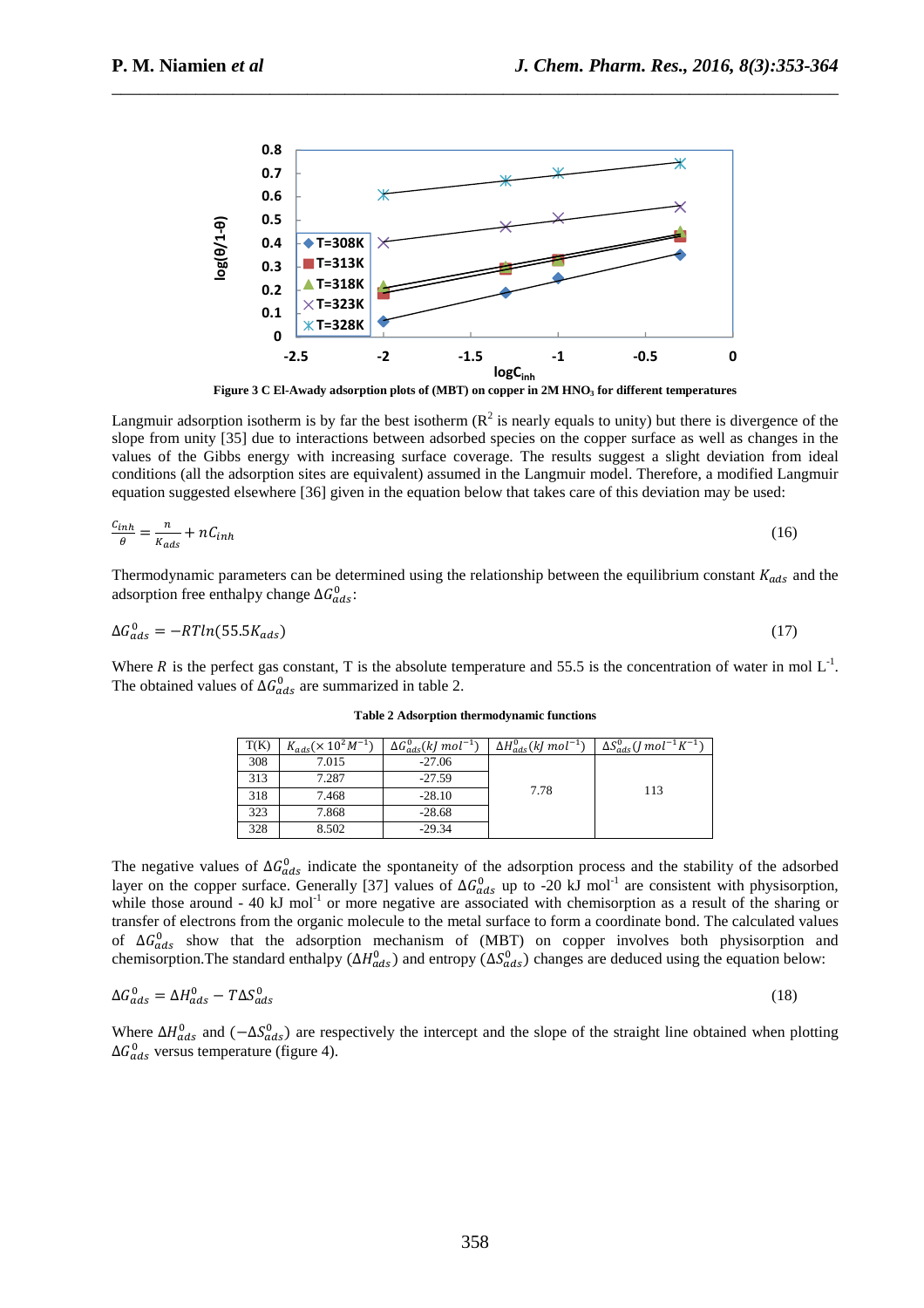

\_\_\_\_\_\_\_\_\_\_\_\_\_\_\_\_\_\_\_\_\_\_\_\_\_\_\_\_\_\_\_\_\_\_\_\_\_\_\_\_\_\_\_\_\_\_\_\_\_\_\_\_\_\_\_\_\_\_\_\_\_\_\_\_\_\_\_\_\_\_\_\_\_\_\_\_\_\_

**Figure 4 Free enthalpy changes versus temperature** 

The positive value of  $\Delta H_{ads}^0$  indicate that the adsorption of the inhibitor is an endothermic process. Literature [38] pointed out that an exothermic process signifies either physisorption or chemisorption while an endothermic process is associated to chemisorption. The values of  $\Delta S_{ads}^0$  are positive indicating an increase in disorder what can be explained by a desorption of water molecules.

### **Effect of temperature**

In order to calculate activation parameters for the corrosion process, Arrhenius equation and transition state equation [39] were used:

$$
log W = log A - \frac{E_a}{2.303RT}
$$
 (19)

$$
log\left(\frac{W}{T}\right) = \left[log\left(\frac{R}{\kappa h}\right) + \frac{\Delta S_a^*}{2.303R}\right] - \frac{\Delta H_a^*}{2.303RT}
$$
\n(20)

Where  $W$  is the corrosion rate,  $R$  is the perfect gas constant,  $T$  is the absolute temperature,  $A$  is the pre-exponential factor,  $h$  is the Plank's constant and  $\aleph$  is the Avogadro's number.

Figure 5 depicts the Arrhenius plots, log against  $1/T$  for copper in 2M HNO<sub>3</sub> without and with different concentrations of (MBT). Straight lines are obtained with very high correlation coefficients ( $R^2 > 0.9$ ). The slopes  $\left(-\frac{E_a}{2.303R}\right)$  of these straight lines allow the calculations of the apparent activation energy( $E_a$ ). The obtained values are collected in table 3.



**Figure 5** *logW* **versus 1/T for the corrosion of copper in 2M HNO<sub>3</sub>with and without (MBT)**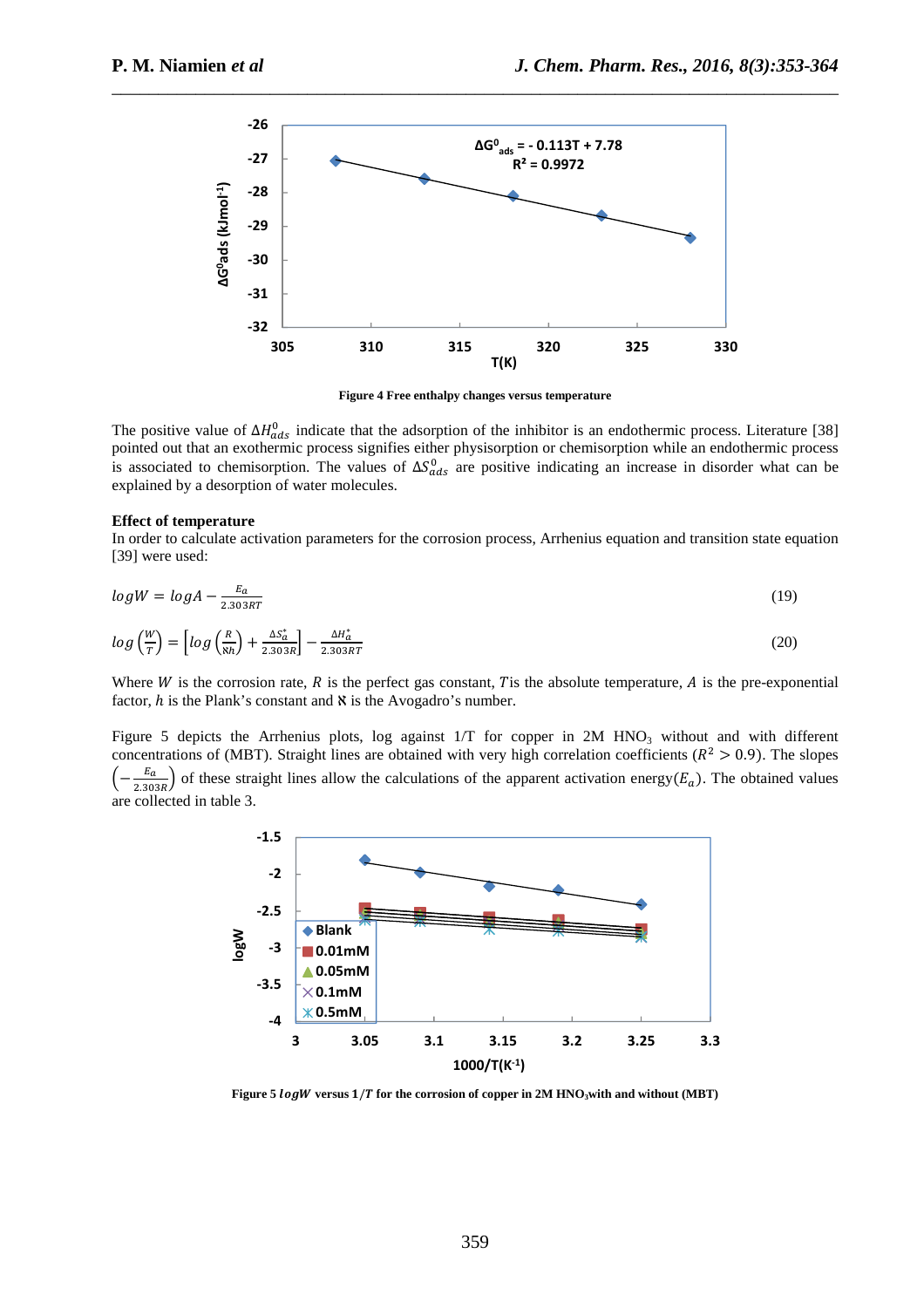| Solution            | $E_{a}(kl \, mol^{-1})$ | $\Delta H^*_{\alpha}(kl \; mol^{-1})$ | $\Delta S_{a}^{*}$ ( <i>I</i> mol <sup>-1</sup> K <sup>-1</sup> ) |
|---------------------|-------------------------|---------------------------------------|-------------------------------------------------------------------|
| Blank               | 55.01                   | 52.47                                 | $-120.8$                                                          |
| 0.01 <sub>m</sub> M | 25.55                   | 23.03                                 | $-222.5$                                                          |
| 0.05 <sub>m</sub> M | 25.16                   | 22.52                                 | $-224.9$                                                          |
| 0.1 <sub>m</sub> M  | 24.80                   | 22.13                                 | $-227.1$                                                          |
| 0.5 <sub>m</sub> M  | 22.67                   | 19.95                                 | $-234.8$                                                          |

**Table 3 Activation parameters for copper dissolution in 2M HNO3 in the absence and presence of different concentrations of (MBT)** 

\_\_\_\_\_\_\_\_\_\_\_\_\_\_\_\_\_\_\_\_\_\_\_\_\_\_\_\_\_\_\_\_\_\_\_\_\_\_\_\_\_\_\_\_\_\_\_\_\_\_\_\_\_\_\_\_\_\_\_\_\_\_\_\_\_\_\_\_\_\_\_\_\_\_\_\_\_\_

The calculated  $E_a$  for the blank is higher than that of solutions containing (MBT). The increase in IE (%) with increasing temperature and the lower values of activation energies in presence of (MBT) [40] can be interpreted as an indication for chemical adsorption. Figure 6 shows the plots of  $log(W/T)$  against (1/T).



**Figure 6**  $log(W/T)$  **versus**  $(1/T)$  **for copper corrosion in 2M HNO<sub>3</sub> with and without (MBT)** 

The obtained values of  $\Delta H_a^*$  and  $\Delta S_a^*$  are listed in table 3. The positive values of  $\Delta H_a^*$  reflects the endothermic process of dissolution of copper. The negative value of  $\Delta S_a^*$  [41] shows that there is a decrease in disorder as the reactants are converted into the activated complexes.

# **Quantum chemical calculations using DFT method**

We have computed chemical descriptors of the molecule using DFT at B3LYP level with basis sets including 6-31 G (d), 6-31 G (d, p) and LanL2DZ. The choice of the best method was based on CPU times and total energy according to the variational principles which states that the ground state energy is the minimum energy:

$$
E = minn[F(n) + \int d3r Vext(r)n(r)]
$$
\n(21)

Where  $F(n)$ ,  $V_{ext}(r)$  and  $n(r)$  are respectively a universal functional, the external potential and the electronic density. Table 4 contains CPU time and the total energy of the molecule in respect of each method.

|  |  | Table 4 CPU time and total energy of the molecule with respect to the basis set |
|--|--|---------------------------------------------------------------------------------|
|--|--|---------------------------------------------------------------------------------|

|                   | $6-31$ G(d) | 6-31 $G(d, p)$ | LanL2DZ   |
|-------------------|-------------|----------------|-----------|
| CPU time          | 1h14'56''   | 1h32'15''      | 37'30'    |
| Total energy (au) | $-1120.89$  | $-1120.90$     | $-344.63$ |

One can see from table 4 that the best method is B3LYP/6-31 G (d) which has the lowest CPU time and a total energy nearly equals to that of B3LYP/6-31G (d, p). Thus, all the descriptors of the molecule were computed using the chosen basis set.

The energy of highest occupied molecular orbital  $(E_{HOMO})$  [42] measures the tendency towards the donation of electron by a molecule. Therefore, higher values of  $E_{HOMO}$  indicate better tendency towards the donation of electron, enhancing the adsorption of the inhibitor on copper and therefore better inhibition efficiency. The lowest unoccupied molecular orbital energy  $(E_{LUMO})$  indicates the ability of the molecule to accept electrons. So, the binding ability of the inhibitor to the metal surface increases with increasing  $E_{HOMO}$  and decreasing  $E_{LUMO}$ . The optimized molecular structure of (MBT) with Mulliken charges on atoms is given by figure 7.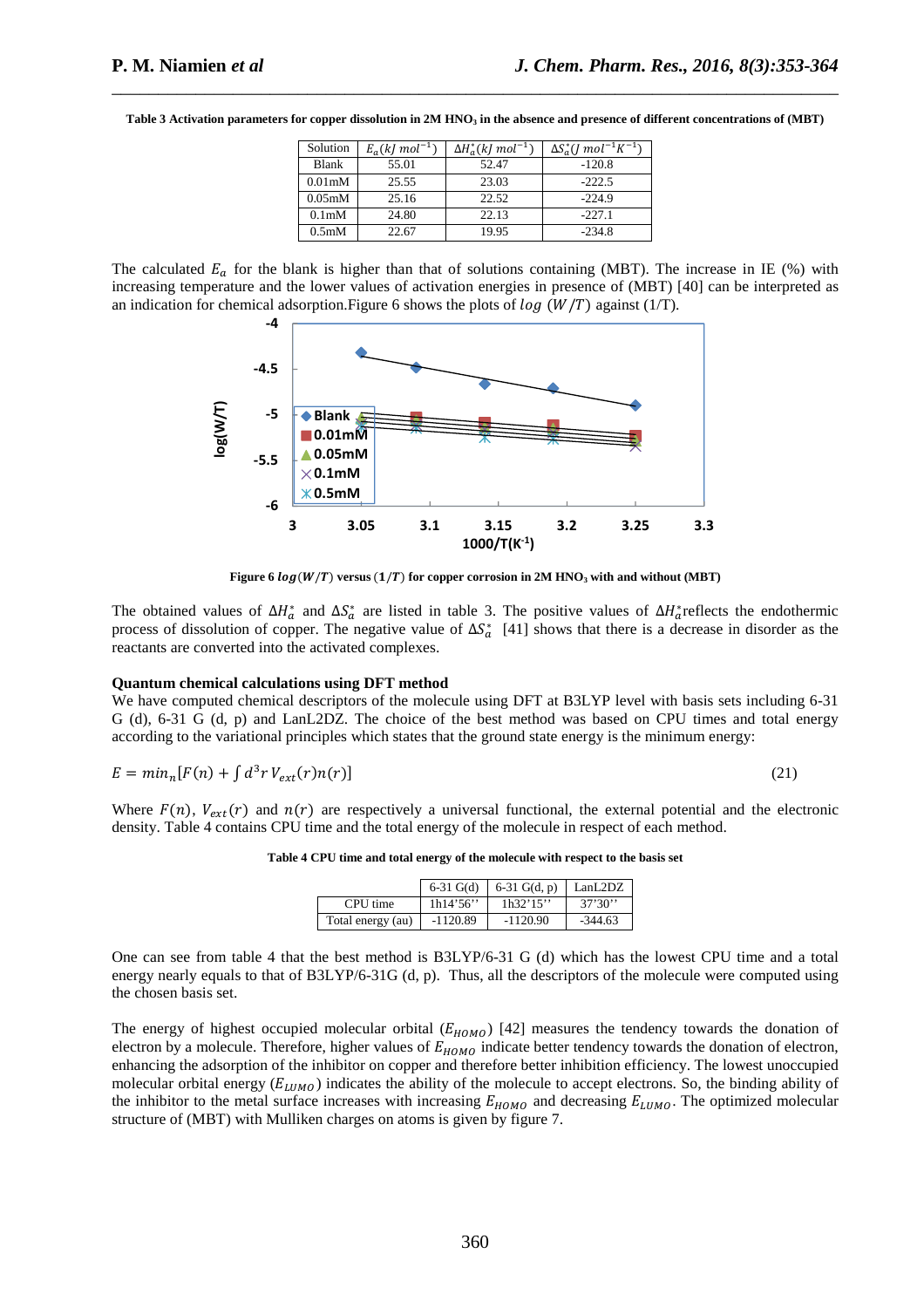

**Figure 7 Mulliken charges on atoms of (MBT) by B3LYP/6-31 G (d)** 

Figure 8 shows the highest occupied molecular orbital (HOMO) and the lowest unoccupied molecular orbital (LUMO) of the molecule under study.



**Figure 8 HOMO (left) and LUMO (right) of (MBT) by DFT/ B3LYP/6-31G(d)** 

The analysis of Figure 8 shows that the density of HOMO and LUMO are distributed throughout (MBT) rings. The calculated quantum chemical parameters are collected in table 5.

| Descriptor      | Value    | Descriptor   | Value      |
|-----------------|----------|--------------|------------|
| $E_{HOMO}$ (eV) | $-6.204$ | $\chi(eV)$   | 3.594      |
| $E_{LUMO}$ (eV) | $-0.984$ | $\eta(eV)$   | 2.610      |
| $\Delta E$ (eV) | $-5.220$ | $S(eV)^{-1}$ | 0.383      |
| $\mu(D)$        | 1.0071   | $\wedge N$   | 0.265      |
| I(eV)           | 6.204    | $\omega$     | 2.474      |
| A(eV)           | 0.984    | $E_N(au)$    | $-1120.89$ |

**Table 5 Quantum chemical descriptors of (MBT)** 

The energy gap ( $\Delta E = E_{LUMO} - E_{HOMO}$ ) is an important parameter as a function of reactivity of the inhibitor molecule towards the adsorption on the metal surface. As  $\Delta E$  decreases the reactivity of the molecule increases leading to increase in inhibition efficiency of the molecule. Lower values of the energy gap [43] will render good inhibition efficiency, because the energy to remove an electron from the last orbital will be low. The dipole moment u is another important electronic parameter resulting from non-uniform distribution of charge on atoms in the molecule.

In literature, some authors state that lower values of dipole moment [44] will favour accumulation of the inhibitor in the surface layer and therefore inhibition efficiency. However, many researchers [45, 46] state that the inhibition efficiency increases with increasing values of dipole moment. In general [47] there is no significant relationship between the dipole moment and the inhibition efficiency.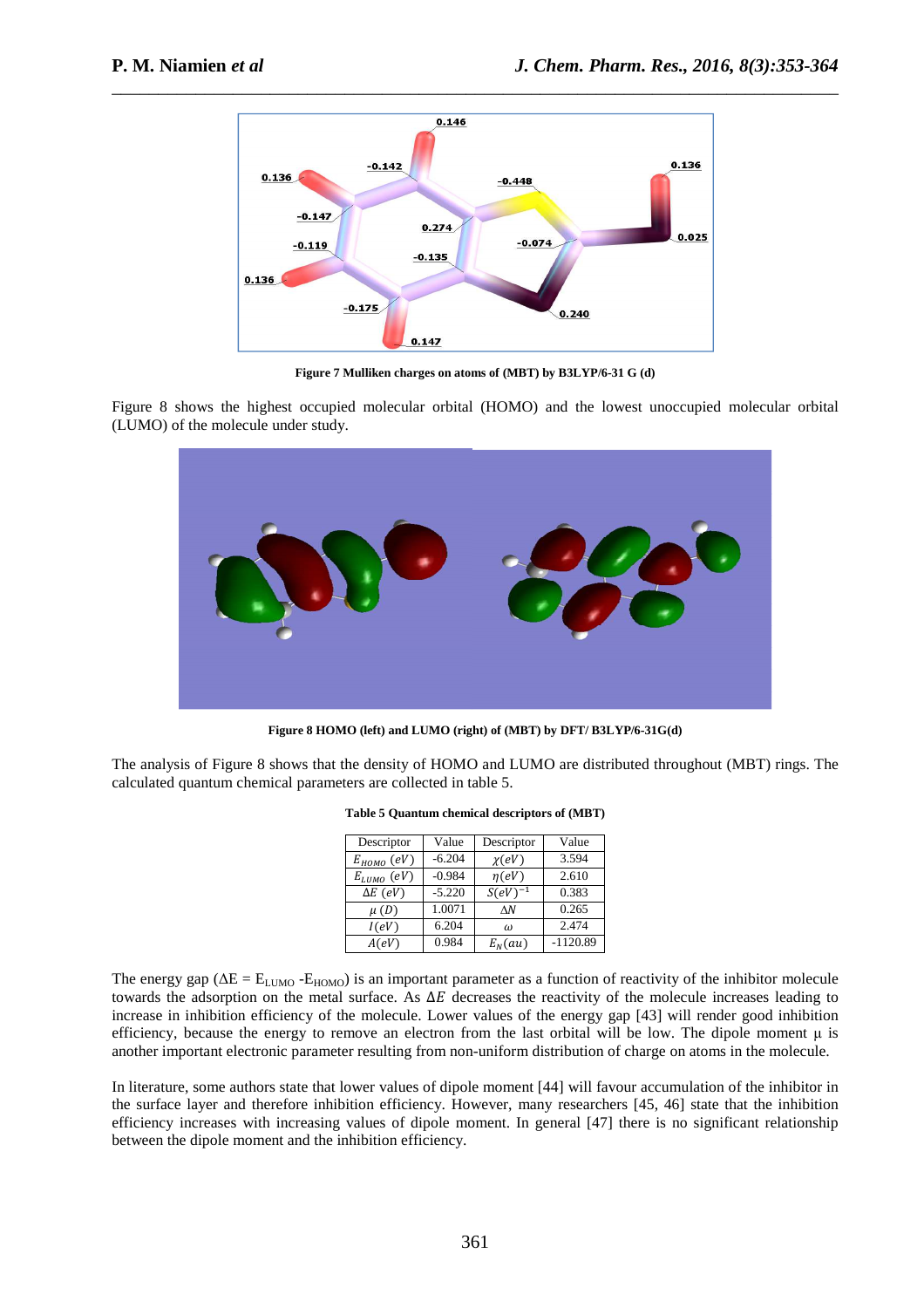Ionization energy is also an important descriptor of chemical reactivity of atoms and molecules. High ionization energy [47] leads to high stability and chemical inertness and small ionization energy is associated to high reactivity of atoms and molecules. In the work herein, the low ionization energy (6.204 eV) of (MBT) probably explains its good inhibition efficiency.

\_\_\_\_\_\_\_\_\_\_\_\_\_\_\_\_\_\_\_\_\_\_\_\_\_\_\_\_\_\_\_\_\_\_\_\_\_\_\_\_\_\_\_\_\_\_\_\_\_\_\_\_\_\_\_\_\_\_\_\_\_\_\_\_\_\_\_\_\_\_\_\_\_\_\_\_\_\_

Absolute hardness and softness are important properties to measure the molecular stability and reactivity. The chemical hardness represents the resistance towards the deformation or polarization of the electron cloud of the atoms, ions or molecules under small perturbation or chemical reaction. A hard molecule [48] has a large energy gap and a soft molecule has small energy gap. In our work, the low hardness value of (MBT) (2.610 eV) compared with many other compounds, reflects its good performance as a corrosion inhibitor of copper in the studied medium. It is evident that in that case the softness value  $(0.383 \text{ eV}^{-1})$  is high since softness is the inverse of hardness.

To calculate the fraction of electrons transferred, the theoretical values  $\chi_{Cu} = 4.98 \text{ eV}$  [49] and  $\eta_{Cu} = 0$  [50] were used. The value of the number of electrons transferred  $(\Delta N = 0.265)$ obtained can be used [51] toshow that the inhibition efficiency result from electron donation.

The electrophilicity index (ω) expresses the ability of the inhibitor to accept electrons. In our work ( $\omega = 2.474$ ); this larger value indicates a good capacity of (MBT) to accept electrons from copper.

The Mulliken charge densities calculated from the optimised geometry of (MBT) reveal that most of the carbon atoms**C1** (-0.135e), **C3** (-0.142e), **C4** (-0.147e), **C5** (-0.119e), **C6** (-0.175e),**C7** (-0.074e) and the nitrogen atom **N12** (-0.448e) which carry negative charges [52] may be used for forming bond with positively charged metal atoms on the surface.

The values of Fukui function and local softness for nucleophilic and electrophilic attacks are collected in table 6.

| Number         | Atom | $f^+(r)$    | $f_{\nu}^-(r)$ | $S_k^+(r)$    | $S_{\nu}^-(r)$ |
|----------------|------|-------------|----------------|---------------|----------------|
| 1              | С    | 0.008214    | $-0.021147$    | 0.00314596    | $-0.00809930$  |
| $\overline{c}$ | C    | 0.009410    | $-0.032018$    | 0.00360403    | $-0.01226281$  |
| 3              | C    | $-0.034374$ | $-0.051852$    | $-0.01316524$ | $-0.01985932$  |
| $\overline{4}$ | C    | 0.001376    | $-0.016774$    | 0.00052701    | $-0.00642444$  |
| 5              | C    | $-0.032372$ | $-0.041226$    | $-0.01239848$ | $-0.01578956$  |
| 6              | C    | $-0.019732$ | $-0.021823$    | $-0.00755736$ | $-0.00835821$  |
| 7              | C    | $-0.067745$ | 0.004072       | $-0.02594634$ | 0.00155958     |
| 8              | Н    | $-0.067537$ | $-0.073362$    | $-0.02586667$ | $-0.02809765$  |
| 9              | Н    | $-0.070645$ | $-0.077648$    | $-0.02705704$ | $-0.02973918$  |
| 10             | Н    | $-0.075064$ | $-0.084773$    | $-0.02874951$ | $-0.03246806$  |
| 11             | Н    | $-0.063934$ | $-0.071149$    | $-0.02448672$ | $-0.02725007$  |
| 12             | N    | $-0.058645$ | $-0.042903$    | $-0.02246104$ | $-0.01643185$  |
| 13             | S    | $-0.204309$ | $-0.171828$    | $-0.07825035$ | $-0.06581012$  |
| 14             | S    | $-0.180800$ | $-0.247189$    | $-0.06924640$ | $-0.09467339$  |
| 15             | H    | $-0.143840$ | $-0.050382$    | $-0.05509072$ | $-0.01929631$  |

**Table 6 Condensed Fukui functions and local softness values for (MBT)** 

In DFT, the so called Fukui functions are advocated as reactivity descriptors in order to identify the most reactive sites for electrophilic or nucleophilic reactions within a molecule. The most common expression is [20]:  $(22)$ 

$$
f(r) = \left(\frac{\partial \rho(r)}{\partial N}\right)_{V_{ext}}
$$

They reflect the change in electron density at a point  $r$  with respect to a change in number of electrons  $N$ , under constant external potential  $V_{ext}$ . Molecular properties are often associated with a certain point in space. It is then necessary to identify an atom in the molecule. The difficulty is that there is not yet an operator [53] which, acting on the wave function or electron density, can perform a division of the space in atomic basins. Despite this fundamental problem, Fukui functions are often condensed to atomic resolution. These condensed Fukui functions (equations (13) and (14)) are in the context of variational approach to chemical reactivity, more instructive indicators of molecular site reactivity than Fukui function (equation (22)). According to the values of the computing functions, one can see from table 6 that nucleophilic attacks take place around the carbon atom **C2**whereas the electrophilic attacks are located around the carbon atom **C7**.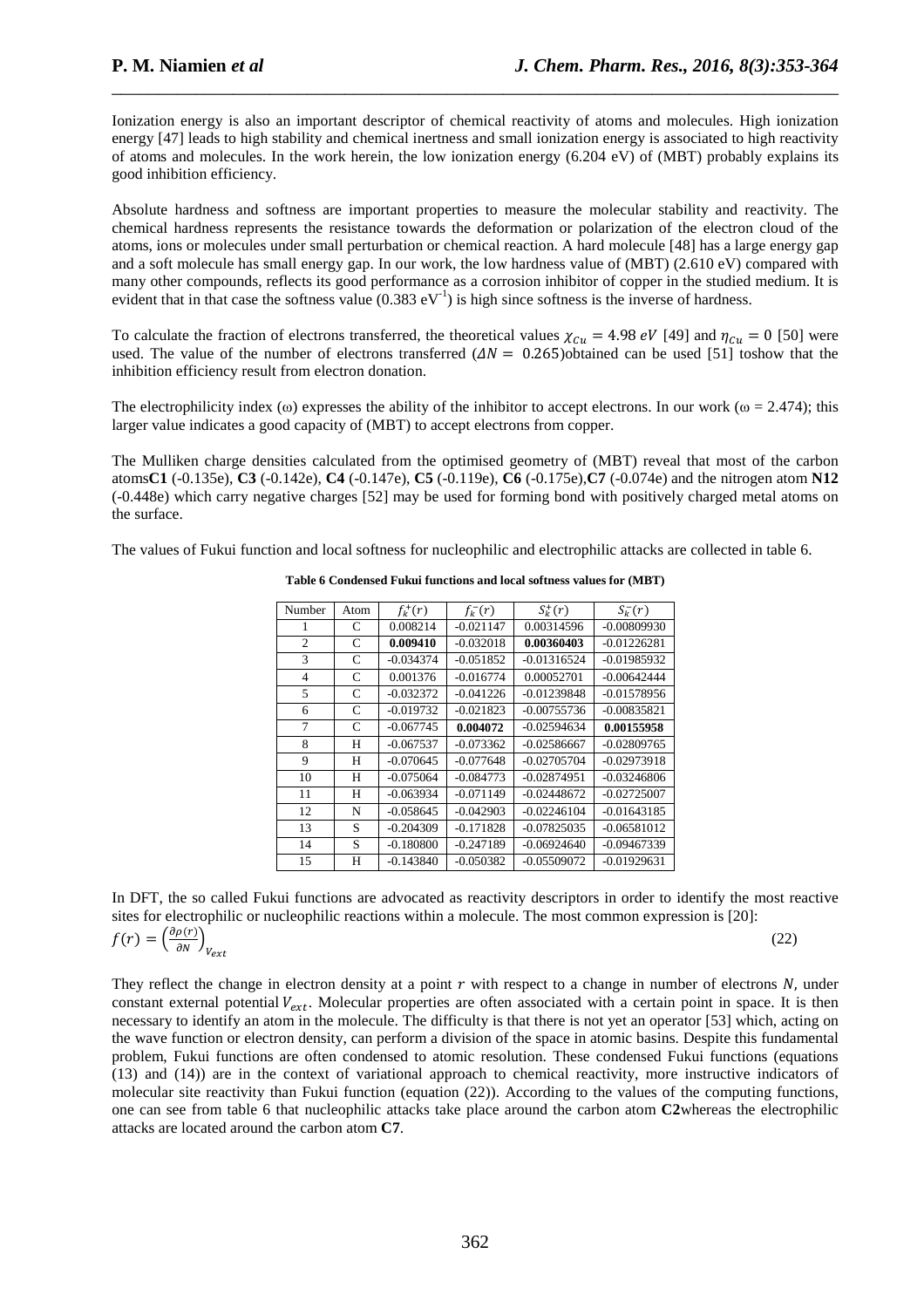### **Acknowledgements**

The authors are grateful to the Central Laboratory of Agrochemical and Ecotoxicology of Abidjan (Côte d'Ivoire) for providing the facilities to carry out the work.

\_\_\_\_\_\_\_\_\_\_\_\_\_\_\_\_\_\_\_\_\_\_\_\_\_\_\_\_\_\_\_\_\_\_\_\_\_\_\_\_\_\_\_\_\_\_\_\_\_\_\_\_\_\_\_\_\_\_\_\_\_\_\_\_\_\_\_\_\_\_\_\_\_\_\_\_\_\_

#### **CONCLUSION**

The following conclusions can be drawn from the study:

- 1. (MBT) acts as a good corrosion inhibitor of copper in 2M HNO3.
- 2. Inhibition efficiency is concentration and temperature dependent.
- 3. (MBT) adsorbs on copper according to the modified Langmuir isotherm.

4. The calculated thermodynamic parameters related to the adsorption and the activation indicated a chemical type of adsorption.

- 5. Quantum chemical parameters confirm the inhibition efficiency of (MBT).
- 6. Fukui condensed functions show the nucleophilic and the electrophilic sites in the molecule.

# **REFERENCES**

- [1] G KJennings and P E Laibinis,*Colloids and Surfaces A: Physicochem& Eng. Asp*., **1996**,116,105-114.
- [2] HY Ma; C Yang; B S Yin ; G Y Li; S H Chen and J L Luo, *Appl.Surf.Sci.*, **2003**, 218,144-154.
- [3] EISayed and M Sherif, *Appl. Surf.Sci*., **2006**, 252, 8615-8623.
- [4] PT Gilbert, *Materials Performance*, **1982**, 21, 47-53.

[5]I Numez; E Reguera; F Corvo; E Gonzalez and C Vasquez, *Corros. Sci*., **2005**, 47, 461- 484.

[6] E Rocca; G Bertrand; C Rapin and J C Labrune, *J. Eletroanal. Chem*., **2001**, 503, 133-140.

- [7] AG Christy; A Lowe; V Otieno-Alego; M Stoll and R D Webster, *J. Appl. Electrochem*., **2004** 34, 225- 233.
- [8] DG Zhang; I X Gao and G D Zhou, *J. Appl. Surf.* Sci., **2004**, 225, 287-293.
- [9] H Otmacic; J Telegdi; K Papp and E Stupnisek-Lisac, *J. Appl. Electrochem*., **2004**, 34, 545-550.
- [10] F Zucchi; G Trabanelli and M Fonsati, *Corros. Sci*., **1996**, 38, 2019-2029.
- [11] C Wang; S Chen and S Zhao, J. Electrochem. Soc., **2004**, 151, B11-B15.
- [12] H Otmacic and E Stupnisek-Lisac, *Electrochim. Acta*, **2002**, 48, 985-991.
- [13] M A Elmorsi and A M Hassanein, *Corros. Sci*., **1999**, 41, 2337-2352.
- [14] M Scendo; D Poddebnick and J Malyszko, *J. Appl. Electrochem*., **2003**, 33, 287-293.
- [15] A Dafali; B Hammouti; R Touzani; S Kertit; A Ramdani and K El Kacemi, *Anti-Corros.Method Mater*, **2002**, 49, 96-104.

[16] MG Fontana and K W Staehle, *Advances in corrosion Science and Technology*, vol 1, Plenum Press, New York, **1970**.

[17] O I Riggs, Jr., *Corrosion inhibitors*, 2nd ed., C C Nathan, Houston, TX, **1973**.

[18] H L K Stanton; R Gambari; H C Chung; C O T Johny; C Filly and S C C Albert, *Bioorg Med.,Chem*.,**2008**, 16,3626-3631.

[19] M Wang; M Gao; B Mock; K Miller; G Sledge; G Hutchins and Q. Zheng, *Bioorg MedChem*., **2006**, 14, 8599-8607.

[20] R G Parr and W Yang, *Density Functional Theory of Atoms and Molecules*, Oxford University Press: Oxford, U.K., **1989**.

- [21] K D Sen, *Electronegativity, Structure and Bonding 66*, Springer Verlag, Berlin, **1987**.
- [22] K D Sen, *Chemical Hardness, Structure and Bonding 80*, Springer Verlag: Berlin, **1993**.
- [23] R G Parr and W Yang, *J. Am. Chem. Soc*. **1984**, 106, 4049-4050.
- [24] WYang and R G Parr, *Proc. Natl. Acad. Sci.* U.S.A., **1985**, 82, 6723 6726.
- [25] AD Becke, *J. Chem. Phys*., **1993**, 98, 5648-5652.
- [26] C Lee; W Yang and R G Parr, *Phys. Rev. B*., **1988**, 37, 785-789.

[27] B Miehlich, A Savin, H Still, H Preuss, *Chem. Phys. Lett*., **1989**, 157, 200-206.

[28] M J Jr Frisch;G W Trucks;H B Schlegel; G E Scuseria; M A Robb; J R Cheeseman; J A Montgomery; T Vreven; K N Kudin; J C Burant; J M Millam; S S Iyengar ; J Tomasi;V Barone;B Mennucci;M Cossi;G Scalmani;N Rega;G A Petersson;H Nakatsuji;M Hada;M Ehara;K Toyota;R Fukuda;J Hasegawa;M Ishida;T Nakajima;Y Honda;O Kitao;H Nakai;M Klene;X Li, J E Knox;H P Hratchian;J B Cross;C Adamo;J Jaramillo;R Gomperts;R E Stratmann;O Yazyev;A J Austin;R Cammi;C Pomelli;J W Ochterski;P Y Ayala;K Morokuma;G A Voth;P Salvador;J J Dannenberg;V G Zakrzewski;S Dapprich;A D Daniels;M C Strain;O Farkas;D K Malick;A D Rabuck;K Raghavachari;J B Foresman;J V Ortiz;Q Cui;A G Baboul;S Clifford;J Cioslowski;B B Stefanov;G Liu;A Liashenko;P Piskorz;I R L Komaromi Martin;J Fox D ;T Keith ; M A Al-Laham;C Y Peng;A Nanayakkara;M Challacombe;P M W Gill;B Johnson;W Chen;M W Wong;C Gonzalez;J A Pople,*Gaussian 03*,*Revision B.05, Gaussian, Inc., PittsburghPA*, **2003**.

[29] R G Parr; R A Donnelly; M Levy; W E Palke, *J. Chem. Phys*., **1978**, 68, 3801-3807.